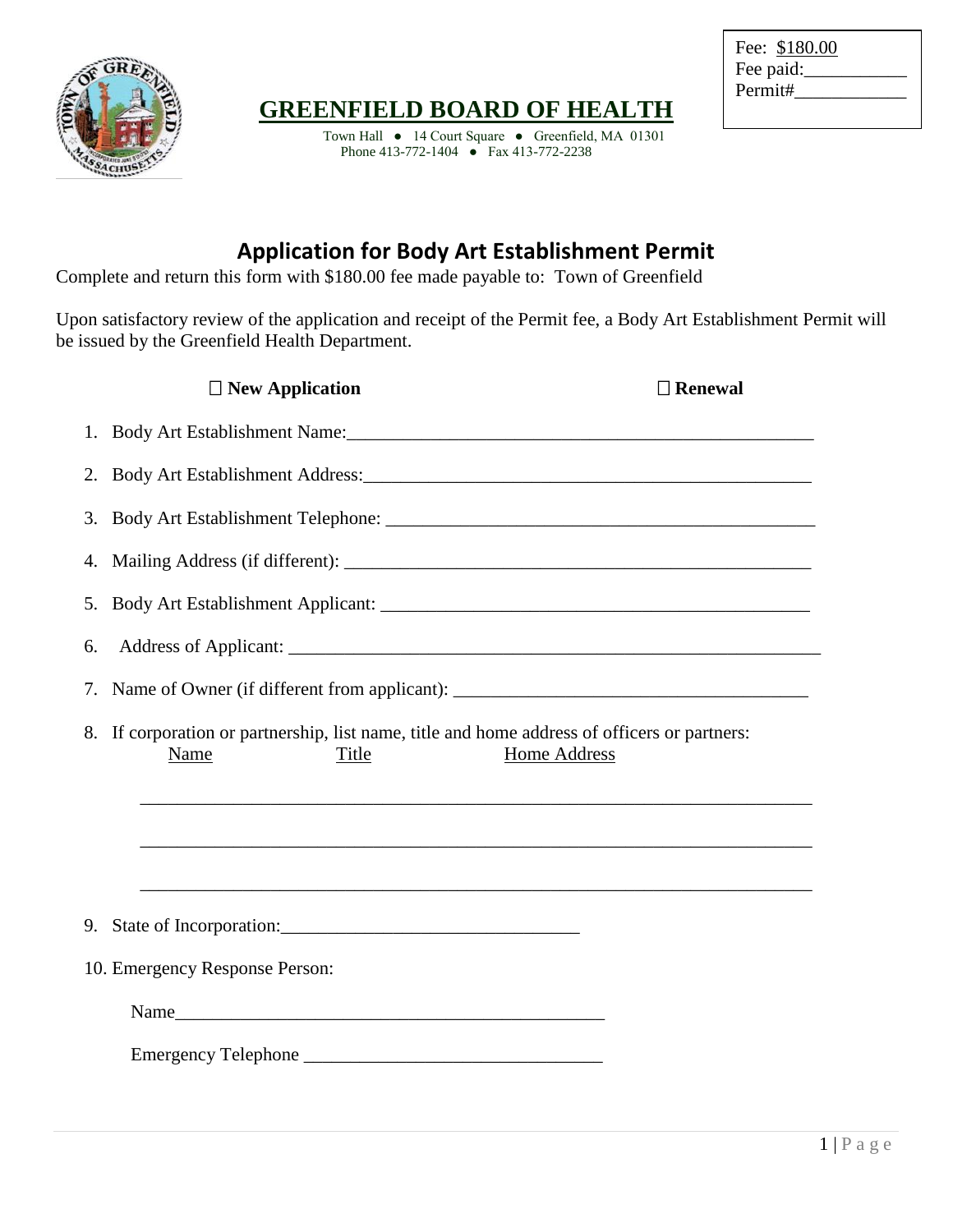- 11. Establishment Permit Type:
- $\Box$  Body Piercing (only)
- □ Tattooing, Branding and Scarification (only)
- $\Box$  Both

| 12. Establishment Hours of Operation: Monday |          | Saturday <sub>___________</sub> |
|----------------------------------------------|----------|---------------------------------|
|                                              |          | Tuesday Sunday                  |
|                                              |          |                                 |
|                                              | Thursday |                                 |
|                                              | Friday   |                                 |

- 13. Provide the following:
	- A. Scaled plans and specifications of the proposed Establishment to demonstrate compliance with the Body Art Regulations at the time of original application and upon any changes in Establishment layout.
	- B. Present original and provide copy of Business Certificate issued by the Town Clerk under the provisions of MGL c. 110 § 5
	- C. Copy of Client Application and Consent Form for Body Art to be used within the Establishment
	- D. Copy of Aftercare Instructions to be used by the practitioners within the Establishment

\_\_\_\_\_\_\_\_\_\_\_\_\_\_\_\_\_\_\_\_\_\_\_\_\_\_\_\_\_\_\_\_\_\_\_\_\_\_\_\_\_\_\_\_\_\_\_\_\_\_\_\_\_\_\_\_\_\_\_\_\_\_\_\_\_\_

- E. Copy of Establishment's Exposure Control Plan
- F. Name and phone number of waste hauler that services Establishment:

Name Phone #

- G. Copy of contract with waste hauler
- H. Name and phone number of waste hauler that services Establishment for contaminated waste and sharps:

\_\_\_\_\_\_\_\_\_\_\_\_\_\_\_\_\_\_\_\_\_\_\_\_\_\_\_\_\_\_\_\_\_\_\_\_\_\_\_\_\_\_\_\_\_\_\_\_\_\_\_\_\_\_\_\_\_\_\_\_\_\_\_\_\_\_\_\_

\_\_\_\_\_\_\_\_\_\_\_\_\_\_\_\_\_\_\_\_\_\_\_\_\_\_\_\_\_\_\_\_\_\_\_\_\_\_\_\_\_\_\_\_\_\_\_\_\_\_\_\_\_\_\_\_\_\_\_\_\_\_\_\_\_\_\_\_

Name Phone #

- I. Copy of contract with waste hauler that services establishment for contaminated Waste
- J. Manufacturer, model#, model year & serial number of Autoclave or other approved sterilization unit:\_\_\_\_\_\_\_\_\_\_\_\_\_\_\_\_\_\_\_\_\_\_\_\_\_\_\_\_\_\_\_\_\_\_\_\_\_\_\_\_\_\_\_\_\_\_\_\_\_\_\_\_\_\_
- K. Name of private Laboratory that conducts testing of autoclave: